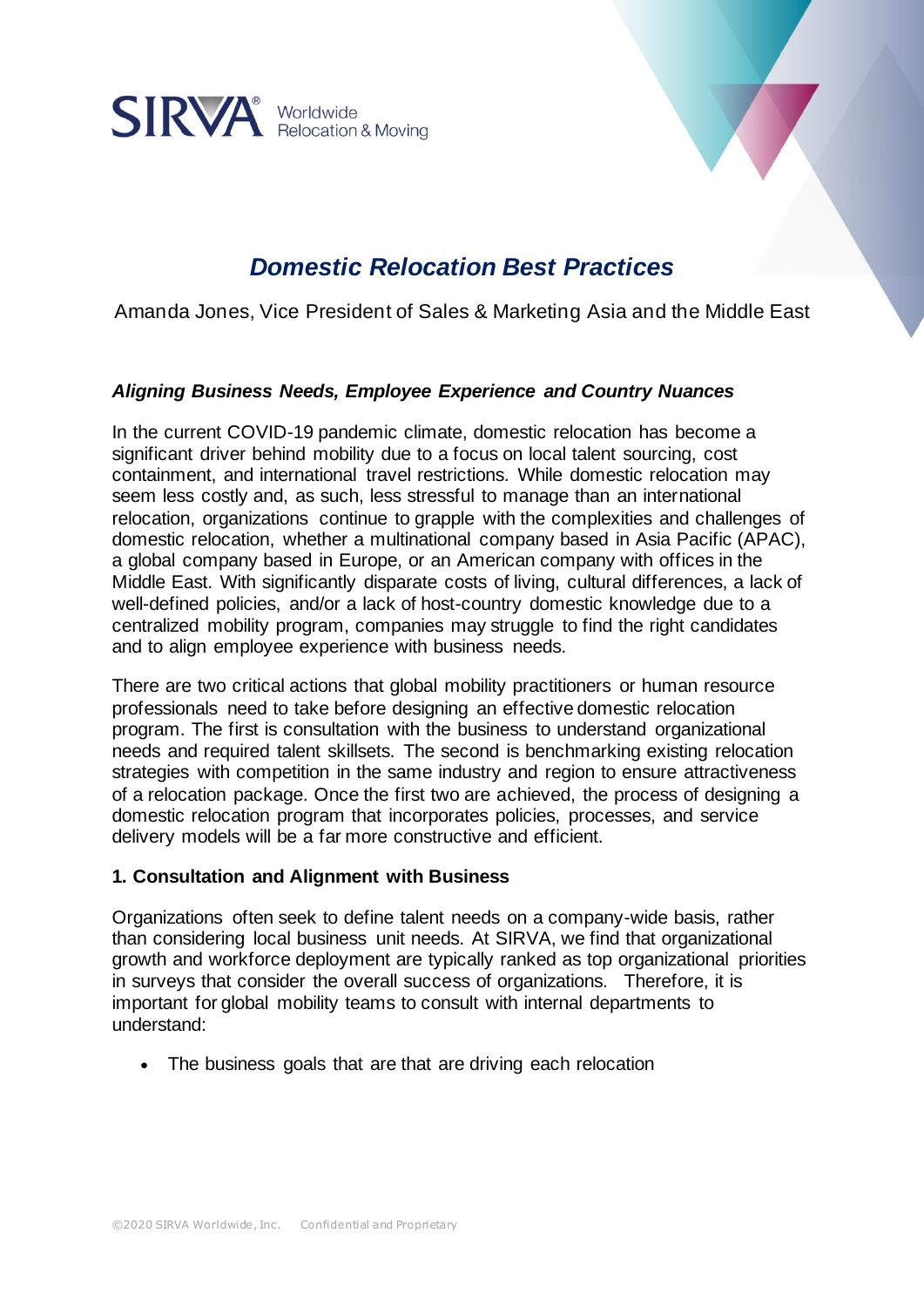- Which key strategic roles are required
- Key skillsets that are required for each role
- How a successful relocation will be defined

As with many organizational structures, global mobility could be managed in two ways: a centralized structure (which is managed from a single location – often from the organization's headquarters) or a decentralized structure (with decision makers in multiple locations/regions). If utilizing a centralized structure, global mobility teams are challenged with being aware of cultural and geographical differences in varying countries (and locations within those countries) that could impact mobility.

### *In an intra-India move, as the country's broad ethnic and linguistic diversity, and differences in educational structures and housing practices can make an employee feel as though s/he is relocating to a completely different country.*

For instance, while some destination services may not be needed for an intracountry move within the United States, they may very well be needed in an intra-India move, as the country's broad ethnic and linguistic diversity, and differences in educational structures and housing practices can make an employee feel as though s/he is relocating to a completely different country. There is no one size fits all solution for any intra-country relocation, thus it is important to consider:

- **Perception of the relocation program: Perceptions of relocation (how it** should be defined, what it should consist of, and the level of support provided) can vary from country to country, so it is important to understand regional and cultural norms and expectations – along with company and employee goals and expectations.
- **The interest level of local talent:** If the new location presents significant challenges for or changes to employees – regarding cost of living, housing availability, access to amenities, or security risks – organizations may need to consider enticing employees with increased relocation support or compensation.
- **Relationships with local stakeholders**:If utilizing a centralized mobility management structure, it is particularly important to define and formalize clear roles and responsibilities with global teams, utilize local expertise, and identify any potential challenges.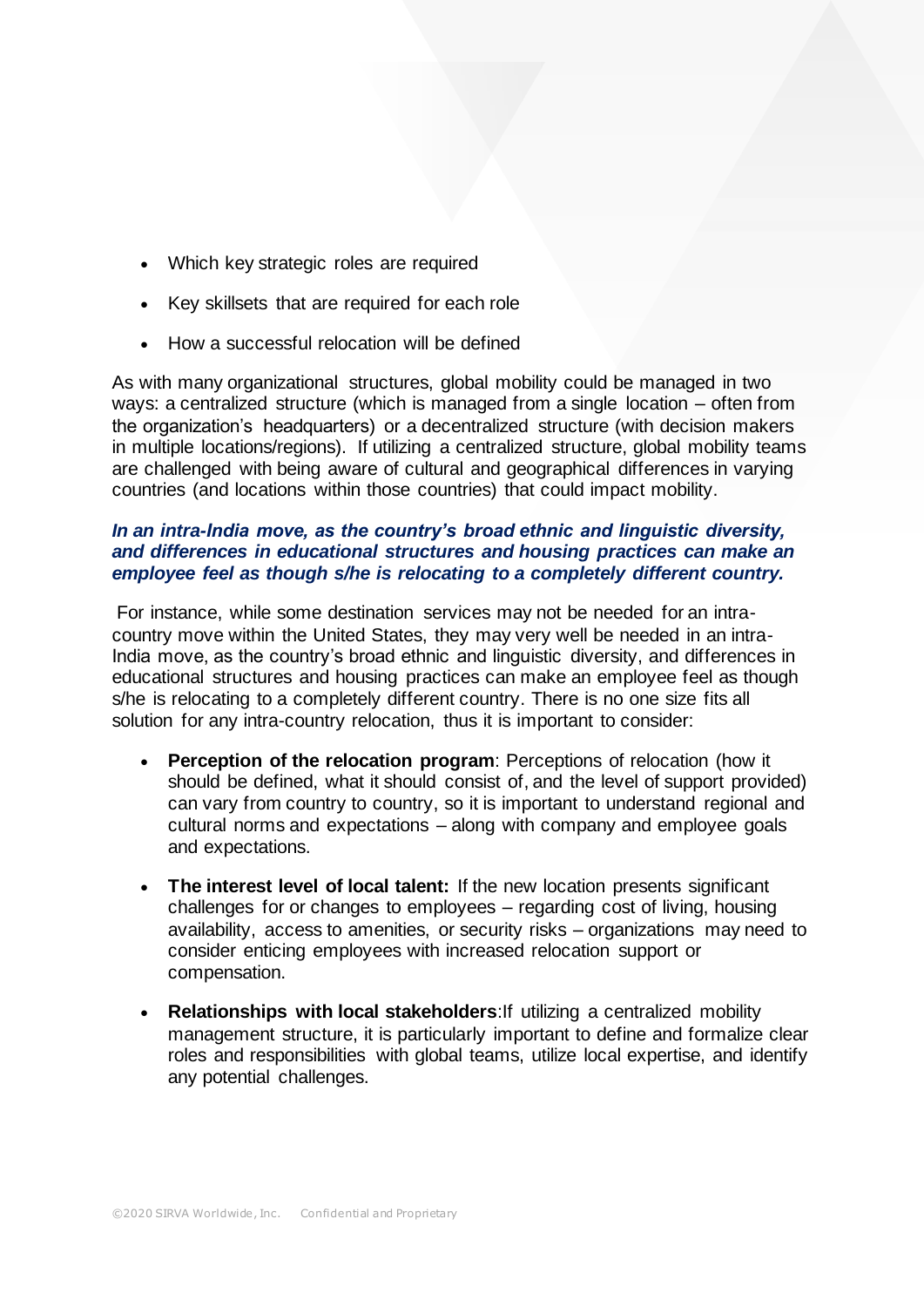• **Decision-maker buy-in:** Particularly important if utilizing a centralized management model, securing localized stakeholder support of and adherence to the mobility program framework helps to ensure that processes run more smoothly. By incorporating local expertise when planning the mobility program, stakeholder buy-in is more readily obtained and troubleshooting ahead of time can be achieved, versus the need for reactive responses to challenges after they've already occurred.

### **2. Relocation Benefits Benchmark**

Benchmarking a domestic relocation program is a good way to assess how it stacksup against other organizations and is also a critical step in identifying what relocation strategies work best for varying desired talent profiles. A set of benchmarking metrics can be established by considering:

- Best practices and average cost benefits
- Competitors within the same industry
- Companies with a comparable number of annual relocations

When working with a relocation management company (RMC) to establish benchmarking metrics, clients benefit from that provider's years of experience and knowledge regarding the nuances of varying global locations. For example, there is a vast difference when comparing a Chinese multinational company's (MNC's) domestic program to another country's relocation benefits. In China, access to reputable public schools is dependent on [an employee's hukou system](https://www.amcham-shanghai.org/en/fast-answers) and municipal residency, which would be a critical element to consider when domestically relocating an employee from a third-tier city to a first-tier city, or vice versa. These regional nuances exist regarding mobility components in many countries; RMCs with a wide global reach and extensive experience can offer valuable guidance on the differences – and innovative solutions – when benchmarking standards must be met.

**There is a vast difference when comparing a Chinese multinational company's (MNC's) domestic program to another country's relocation benefits. In China, access to reputable public schools is dependent on [an employee's hukou](https://www.amcham-shanghai.org/en/fast-answers)  [system](https://www.amcham-shanghai.org/en/fast-answers) and municipal residency, which would be a critical element to consider when domestically relocating an employee from a third-tier city to a first-tier city, or vice versa.**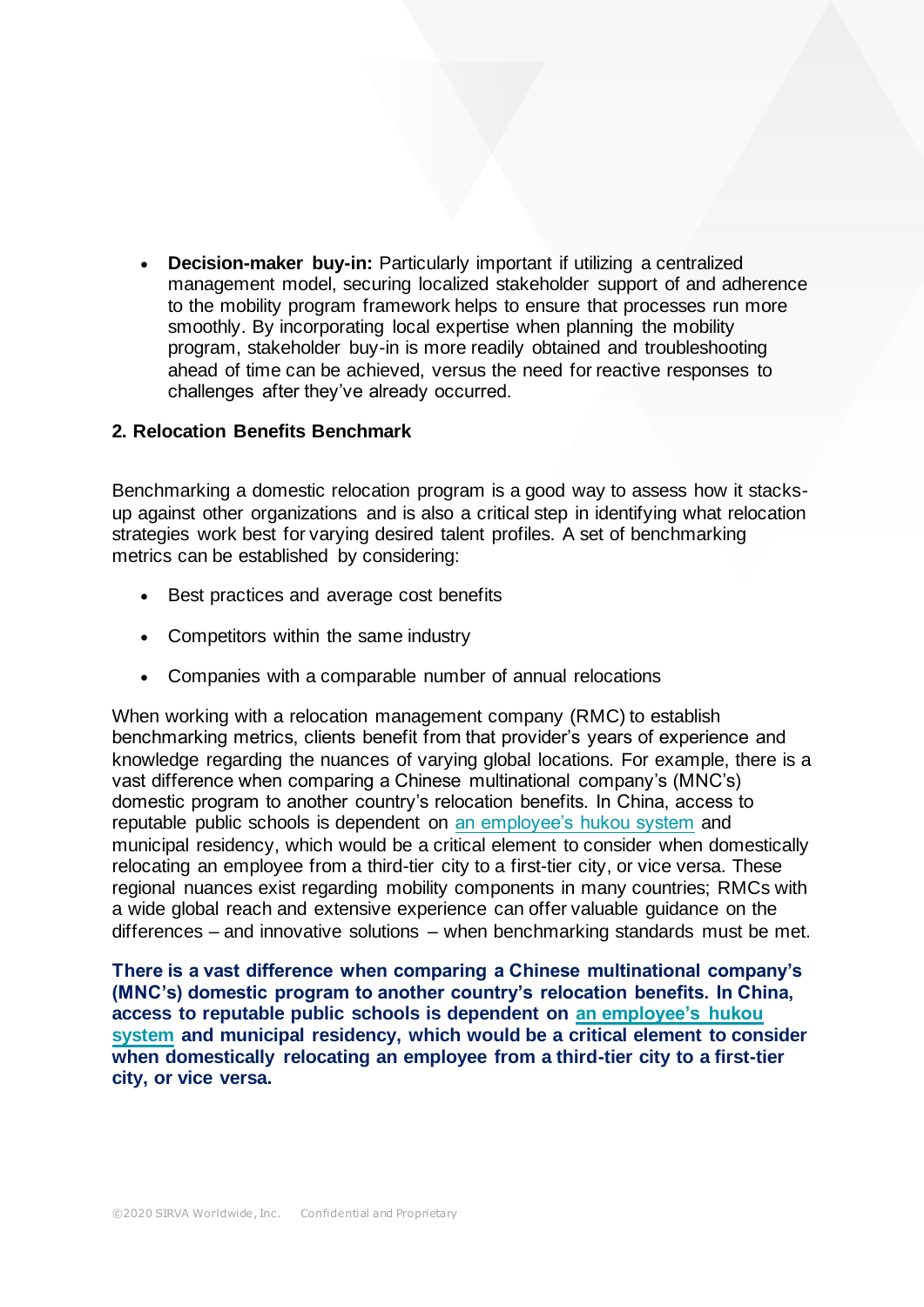# **Domestic Relocation Program Design**

The design of domestic relocation programs incorporates policies and processes that support a range of move types. A successful program should address both the needs of the business and the relocating employee by including flexibility in the nature, level, and delivery of support. There are many ways to address flexibility; one way includes leveraging a core-flex mobility program for a domestic relocation, which includes flexible components in conjunction with a core set of services that are provided to all employees within a group or move type. As one example, a global company, which has a decentralized mobility team in India, created a domestic policy that allows employees to choose between temporary living (15-30 days) or security deposit after identifying that different employee profiles preferred different accommodation benefits. This flexible component has proven to not only improve the employee experience but has also strengthened talent retention.

Areas to consider during the design phase include:

- Identifying criteria for service differentiation, such as grade level, family size, and talent scarcity on location
- Assessing potential relocation challenges for a particular assignee or origin/destination (e.g., in India, rental properties are not centrally listed and the market moves extremely fast, making destination services support critical to navigating the home-finding process quickly; in Germany, new property addresses must be registered within 14 days to be compliant with tax authorities).
- Clarifying who is responsible for any tax liability:Year-end tax reporting and how to capture all associated costs related to the transfer is important even for domestic transfers, as in most jurisdictions relocation support is deemed a benefit in kind and is subject to employment tax rules.In the UK, there can be tax relief for the employee on the first £8,000 of eligible relocation benefits. For small or moderate move types, companies have taken to giving a lump sum of £8,000 to company-sponsored transfers.Unless detailed reporting is captured for this amount through P11D and PSA reporting, the whole amount could attract full tax liability as only eligible expenses fall within the exemption, so careful thought needs to be given as to how all relocation costs are monitored and captured, including sundry employee expenses. End-of-year reporting is a key requirement for domestic moves as is guidance in policy regarding who will be responsible for bearing the cost of any tax liability.